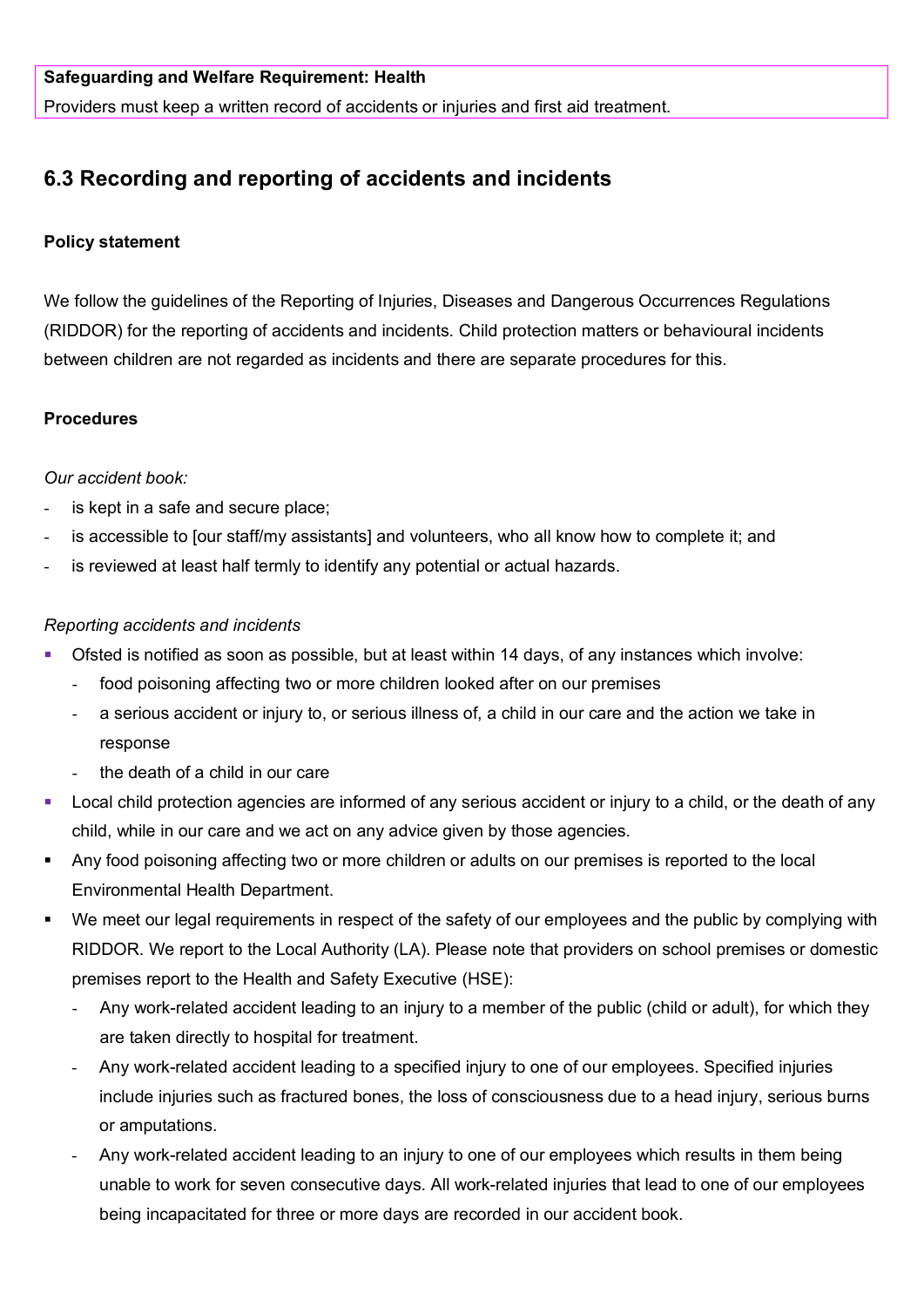- When one of our employees suffers from a reportable occupational disease or illness as specified by the HSE.
- Any death, of a child or adult, that occurs in connection with a work-related accident.
- Any dangerous occurrences. This may be an event that causes injury or fatalities or an event that does not cause an accident, but could have done; such as a gas leak.
- Information for reporting incidents to the Local Authority or Health and Safety Executive is provided in the *Accident Record* (Pre-school Learning Alliance 2017). Any dangerous occurrence is recorded in our incident book (see below).

## *Incident book*

- We have ready access to telephone numbers for emergency services, including the local police. Where we are responsible for the premises we have contact numbers for the gas and electricity emergency services, and a carpenter and plumber. Where we rent premises we ensure we have access to the person responsible and that there is a shared procedure for dealing with emergencies.
- We ensure that our staff and volunteers carry out all health and safety procedures to minimise risk and that they know what to do in an emergency.
- On discovery of an incident, we report it to the appropriate emergency services fire, police, ambulance if those services are needed.
- If an incident occurs before any children arrive, our manager risk assess[es] this situation and decide[s] if the premises are safe to receive children. Our manager may decide to offer a limited service or to close the setting.
- Where an incident occurs whilst the children are in our care and it is necessary to evacuate the premises/area, we follow the procedures in our Fire Safety and Emergency Evacuation Policy or, when on an outing, the procedures identified in the risk assessment for the outing.
- If a crime may have been committed, we ask all adults witness to the incident make a witness statement including the date and time of the incident, what they saw or heard, what they did about it and their full name and signature.
- We keep an incident book for recording major incidents, including some of those that that are reportable to the Local Authority or Health and Safety Executive as above.
- These incidents include:
	- a break in, burglary, or theft of personal or our setting's property
	- an intruder gaining unauthorised access to our premises
	- a fire, flood, gas leak or electrical failure
	- an attack on an adult or child on our premises or nearby
	- any racist incident involving families or our staff on the setting's premises
	- a notifiable disease or illness, or an outbreak of food poisoning affecting two or more children looked after on our premises
	- the death of a child or adult
	- a terrorist attack, or threat of one